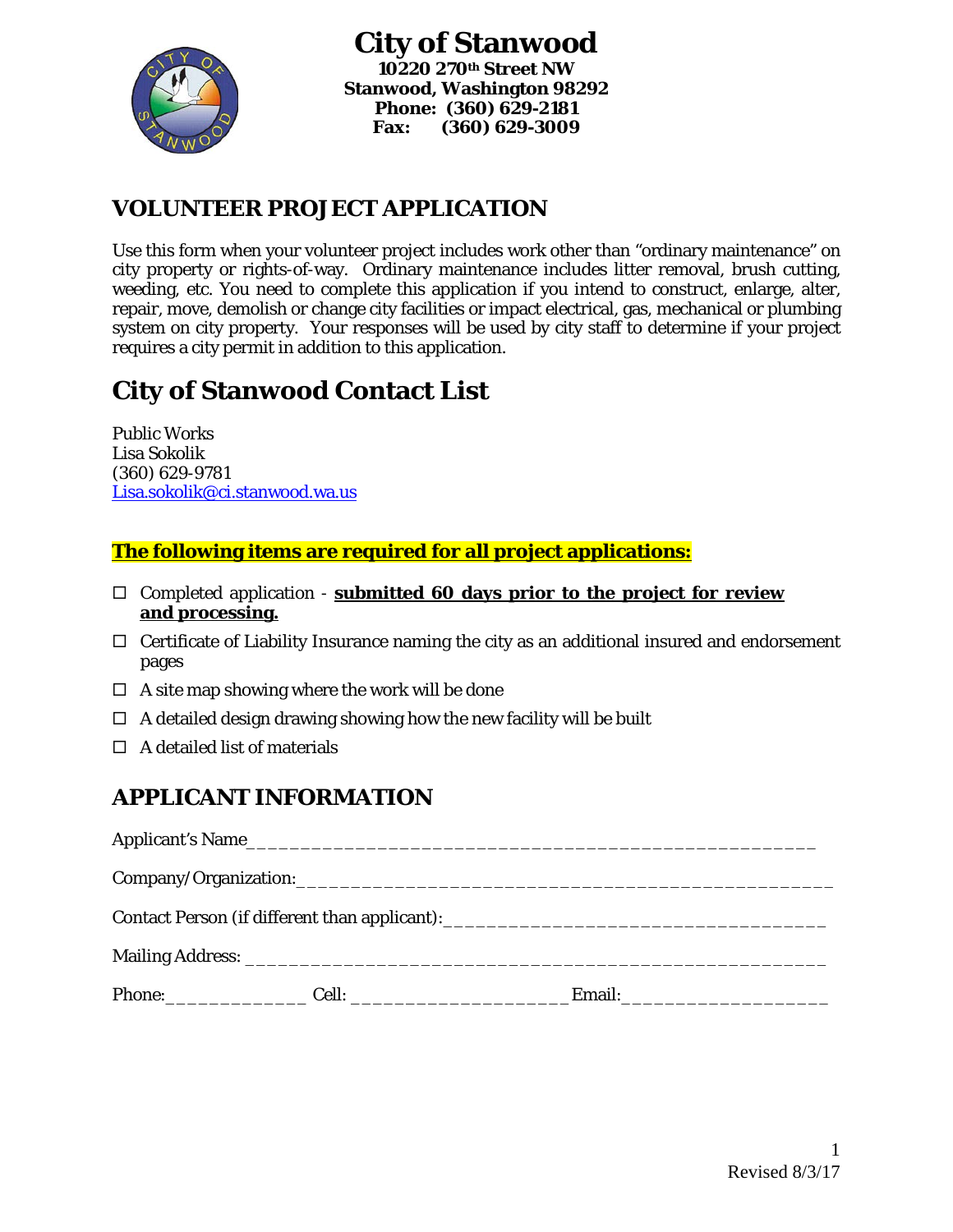

#### **PROJECT INFORMATION**

Project Description (attach more sheets if needed):

#### **VOLUNTEERS**

Total Number of Participants? \_\_\_\_\_\_\_\_\_\_\_\_\_\_\_\_\_\_

Number of Participants between 18 years old?\_\_\_\_ **A parent or guardian must sign for children under 18 years of age.**

Number of Participants under 14 year old?\_\_\_ **Individual volunteers must be at least 14 years old. Organizations with volunteers under 14 years old must provide proof of liability insurance and adult supervision to perform the volunteer activity safely**

Participant Roster: All volunteers will need to sign the participant roster each day they volunteer. All participant roster(s) must be returned to Lisa Sokolik, Public Works Administrative Assistant at the end of the project.

#### **PROJECT SITE PLAN**

Attach proposed site plan and design drawings with the following indicated for review, potential amending and approval:

- Detailed site plan with property dimensions, directional arrows, street names, building locations, parking lots, driveways, etc.
- Detailed design drawings including foundation, connections, construction methods, etc.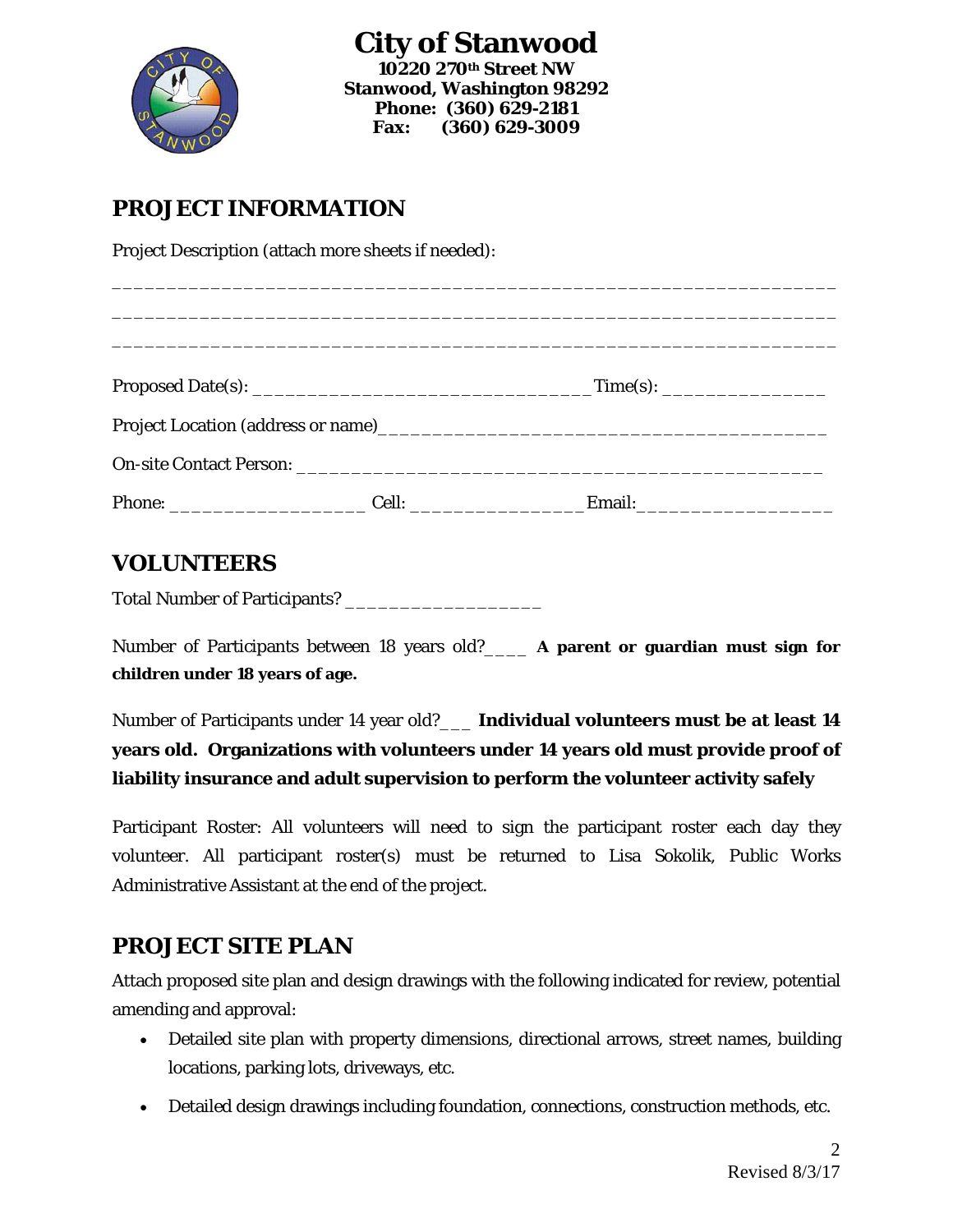

**City of Stanwood 10220 270th Street NW Stanwood, Washington 98292 Phone: (360) 629-2181 Fax: (360) 629-3009**

#### **CITY SERVICES**

Will any other City services or supplies be requested? If so, please describe in detail below:

\_\_\_\_\_\_\_\_\_\_\_\_\_\_\_\_\_\_\_\_\_\_\_\_\_\_\_\_\_\_\_\_\_\_\_\_\_\_\_\_\_\_\_\_\_\_\_\_\_\_\_\_\_\_\_\_\_\_\_\_\_\_\_\_\_\_ \_\_\_\_\_\_\_\_\_\_\_\_\_\_\_\_\_\_\_\_\_\_\_\_\_\_\_\_\_\_\_\_\_\_\_\_\_\_\_\_\_\_\_\_\_\_\_\_\_\_\_\_\_\_\_\_\_\_\_\_\_\_\_\_\_\_ \_\_\_\_\_\_\_\_\_\_\_\_\_\_\_\_\_\_\_\_\_\_\_\_\_\_\_\_\_\_\_\_\_\_\_\_\_\_\_\_\_\_\_\_\_\_\_\_\_\_\_\_\_\_\_\_\_\_\_\_\_\_\_\_\_\_ \_\_\_\_\_\_\_\_\_\_\_\_\_\_\_\_\_\_\_\_\_\_\_\_\_\_\_\_\_\_\_\_\_\_\_\_\_\_\_\_\_\_\_\_\_\_\_\_\_\_\_\_\_\_\_\_\_\_\_\_\_\_\_\_\_\_ \_\_\_\_\_\_\_\_\_\_\_\_\_\_\_\_\_\_\_\_\_\_\_\_\_\_\_\_\_\_\_\_\_\_\_\_\_\_\_\_\_\_\_\_\_\_\_\_\_\_\_\_\_\_\_\_\_\_\_\_\_\_\_\_\_\_ \_\_\_\_\_\_\_\_\_\_\_\_\_\_\_\_\_\_\_\_\_\_\_\_\_\_\_\_\_\_\_\_\_\_\_\_\_\_\_\_\_\_\_\_\_\_\_\_\_\_\_\_\_\_\_\_\_\_\_\_\_\_\_\_\_\_

Plan for first aid/medical assistance, street/park closures, and traffic route/intersection control: \_\_\_\_\_\_\_\_\_\_\_\_\_\_\_\_\_\_\_\_\_\_\_\_\_\_\_\_\_\_\_\_\_\_\_\_\_\_\_\_\_\_\_\_\_\_\_\_\_\_\_\_\_\_\_\_\_\_\_\_\_\_\_\_\_\_

\_\_\_\_\_\_\_\_\_\_\_\_\_\_\_\_\_\_\_\_\_\_\_\_\_\_\_\_\_\_\_\_\_\_\_\_\_\_\_\_\_\_\_\_\_\_\_\_\_\_\_\_\_\_\_\_\_\_\_\_\_\_\_\_\_\_ \_\_\_\_\_\_\_\_\_\_\_\_\_\_\_\_\_\_\_\_\_\_\_\_\_\_\_\_\_\_\_\_\_\_\_\_\_\_\_\_\_\_\_\_\_\_\_\_\_\_\_\_\_\_\_\_\_\_\_\_\_\_\_\_\_\_ \_\_\_\_\_\_\_\_\_\_\_\_\_\_\_\_\_\_\_\_\_\_\_\_\_\_\_\_\_\_\_\_\_\_\_\_\_\_\_\_\_\_\_\_\_\_\_\_\_\_\_\_\_\_\_\_\_\_\_\_\_\_\_\_\_\_

Plan for portable toilets, garbage, and clean-up (please include delivery and pick up dates): Applicant may need to provide portable toilets and garbage cans

\_\_\_\_\_\_\_\_\_\_\_\_\_\_\_\_\_\_\_\_\_\_\_\_\_\_\_\_\_\_\_\_\_\_\_\_\_\_\_\_\_\_\_\_\_\_\_\_\_\_\_\_\_\_\_\_\_\_\_\_\_\_\_\_\_\_ \_\_\_\_\_\_\_\_\_\_\_\_\_\_\_\_\_\_\_\_\_\_\_\_\_\_\_\_\_\_\_\_\_\_\_\_\_\_\_\_\_\_\_\_\_\_\_\_\_\_\_\_\_\_\_\_\_\_\_\_\_\_\_\_\_\_ \_\_\_\_\_\_\_\_\_\_\_\_\_\_\_\_\_\_\_\_\_\_\_\_\_\_\_\_\_\_\_\_\_\_\_\_\_\_\_\_\_\_\_\_\_\_\_\_\_\_\_\_\_\_\_\_\_\_\_\_\_\_\_\_\_\_ \_\_\_\_\_\_\_\_\_\_\_\_\_\_\_\_\_\_\_\_\_\_\_\_\_\_\_\_\_\_\_\_\_\_\_\_\_\_\_\_\_\_\_\_\_\_\_\_\_\_\_\_\_\_\_\_\_\_\_\_\_\_\_\_\_\_

How will the project affect adjacent businesses and landowners?

**Once application is approved, within 72 hours of event, applicant shall notify all parties' impacted (residents, businesses, transit, fire, police, public works).** 

\_\_\_\_\_\_\_\_\_\_\_\_\_\_\_\_\_\_\_\_\_\_\_\_\_\_\_\_\_\_\_\_\_\_\_\_\_\_\_\_\_\_\_\_\_\_\_\_\_\_\_\_\_\_\_\_\_\_\_\_\_\_\_\_\_\_ \_\_\_\_\_\_\_\_\_\_\_\_\_\_\_\_\_\_\_\_\_\_\_\_\_\_\_\_\_\_\_\_\_\_\_\_\_\_\_\_\_\_\_\_\_\_\_\_\_\_\_\_\_\_\_\_\_\_\_\_\_\_\_\_\_\_ \_\_\_\_\_\_\_\_\_\_\_\_\_\_\_\_\_\_\_\_\_\_\_\_\_\_\_\_\_\_\_\_\_\_\_\_\_\_\_\_\_\_\_\_\_\_\_\_\_\_\_\_\_\_\_\_\_\_\_\_\_\_\_\_\_\_ \_\_\_\_\_\_\_\_\_\_\_\_\_\_\_\_\_\_\_\_\_\_\_\_\_\_\_\_\_\_\_\_\_\_\_\_\_\_\_\_\_\_\_\_\_\_\_\_\_\_\_\_\_\_\_\_\_\_\_\_\_\_\_\_\_\_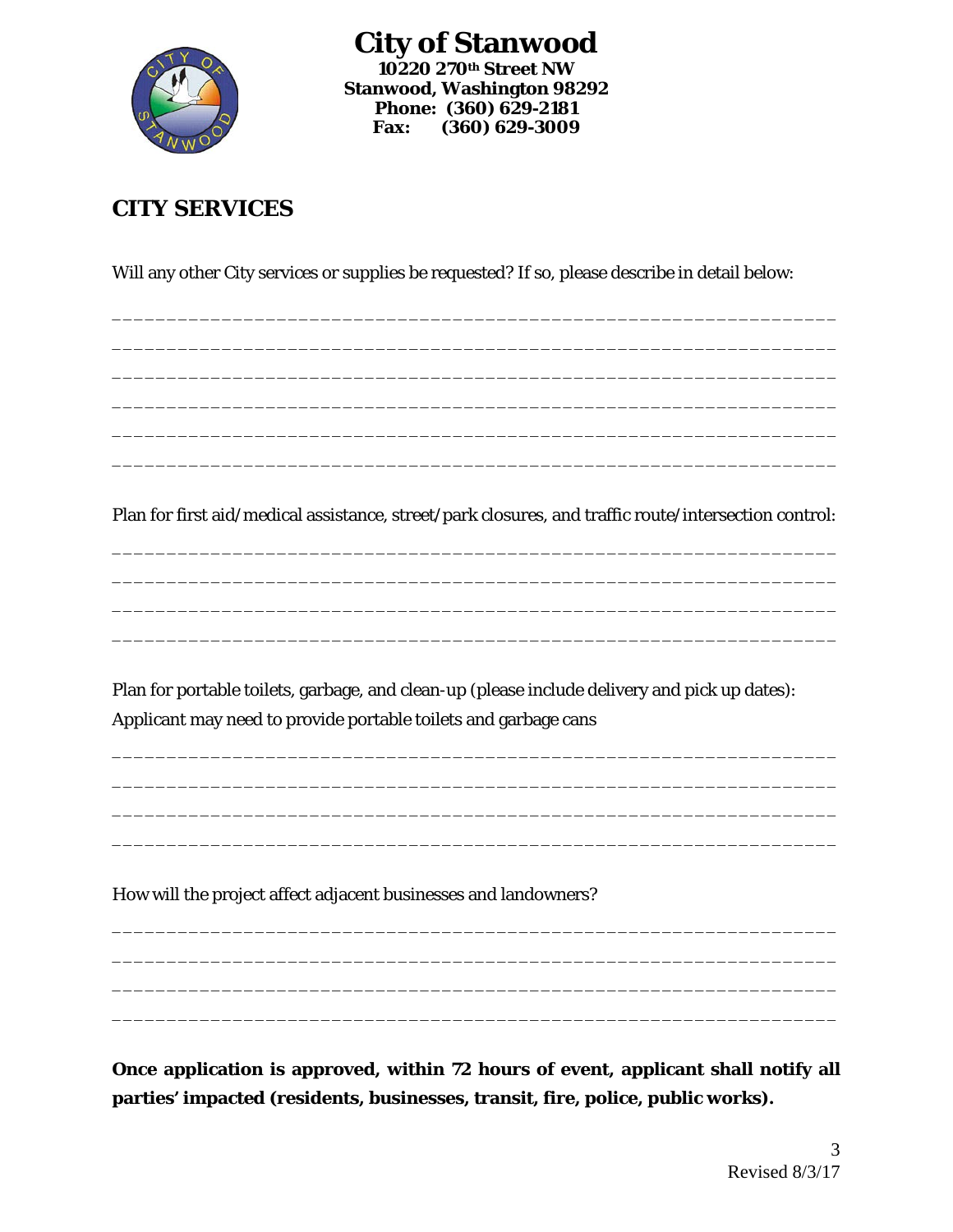

**City of Stanwood 10220 270th Street NW Stanwood, Washington 98292 Phone: (360) 629-2181 Fax: (360) 629-3009**

#### **AGREEMENT**

The City of Stanwood does not maintain insurance that will respond to claims against the applicant arising out of the use of facilities by the applicant, its members, or those attending the event. Applicant will provide the City with a Certificate of Liability Insurance naming the City as an additional insured on the policy including the endorsement pages. Applicant's insurance coverage shall be primary as respects to the City. The policy must include bodily injury and property damage coverage limits of no less than \$1,000,000 for each occurrence and \$2,000,000 general aggregate. Insurance is to be placed with insurers with a current AM Best rating of not less than A: VII who are authorized to do business in the State of Washington. Insurance may be purchased through the City's insurance carrier at an additional cost to meet this requirement.

The applicant shall defend, indemnify and hold harmless the City of Stanwood, its officers, officials, employees and volunteers, while acting within the scope of their duties, from any and all causes of action, demands and claims, including the cost of their defense, arising in favor of the organization, the organization's employees or third parties on account of personal injuries, bodily injuries, death, or damage to property arising out of the acts or omissions of the organization, its employees or representatives, concessionaires of the event or any other person or entity, except only such injury or damage as shall have been occasioned by the sole negligence of the City.

\_\_\_\_\_\_\_\_\_\_\_\_\_\_\_\_\_\_\_\_\_\_\_\_\_\_\_\_\_\_\_\_\_\_\_\_\_\_\_\_\_\_\_\_\_\_ Signature of Applicant

\_\_\_\_\_\_\_\_\_\_\_\_\_\_\_\_\_\_\_\_\_\_\_\_\_\_\_\_\_\_\_\_\_\_ \_\_\_\_\_\_\_\_\_\_\_\_\_\_\_\_\_\_\_ Organization/Title Date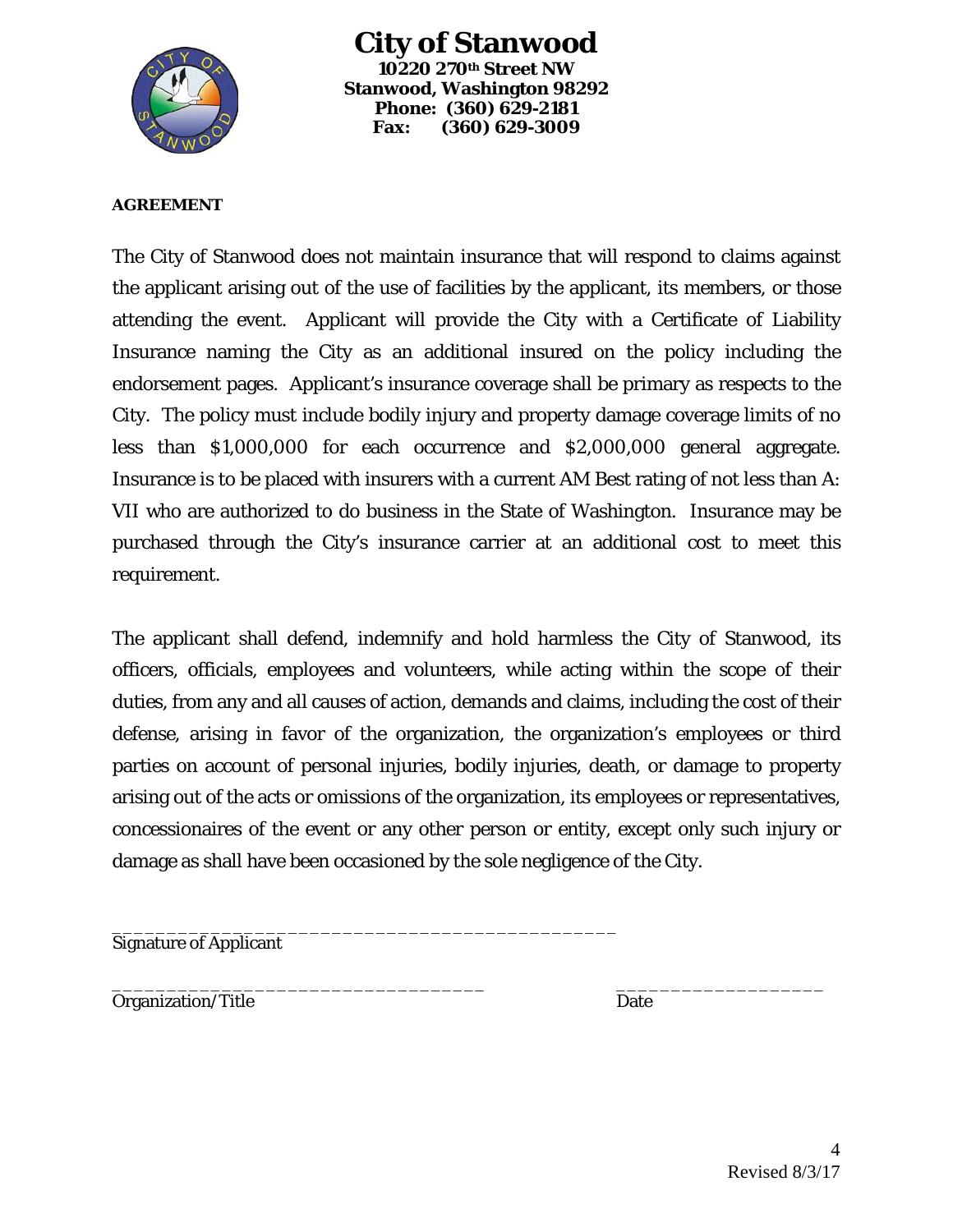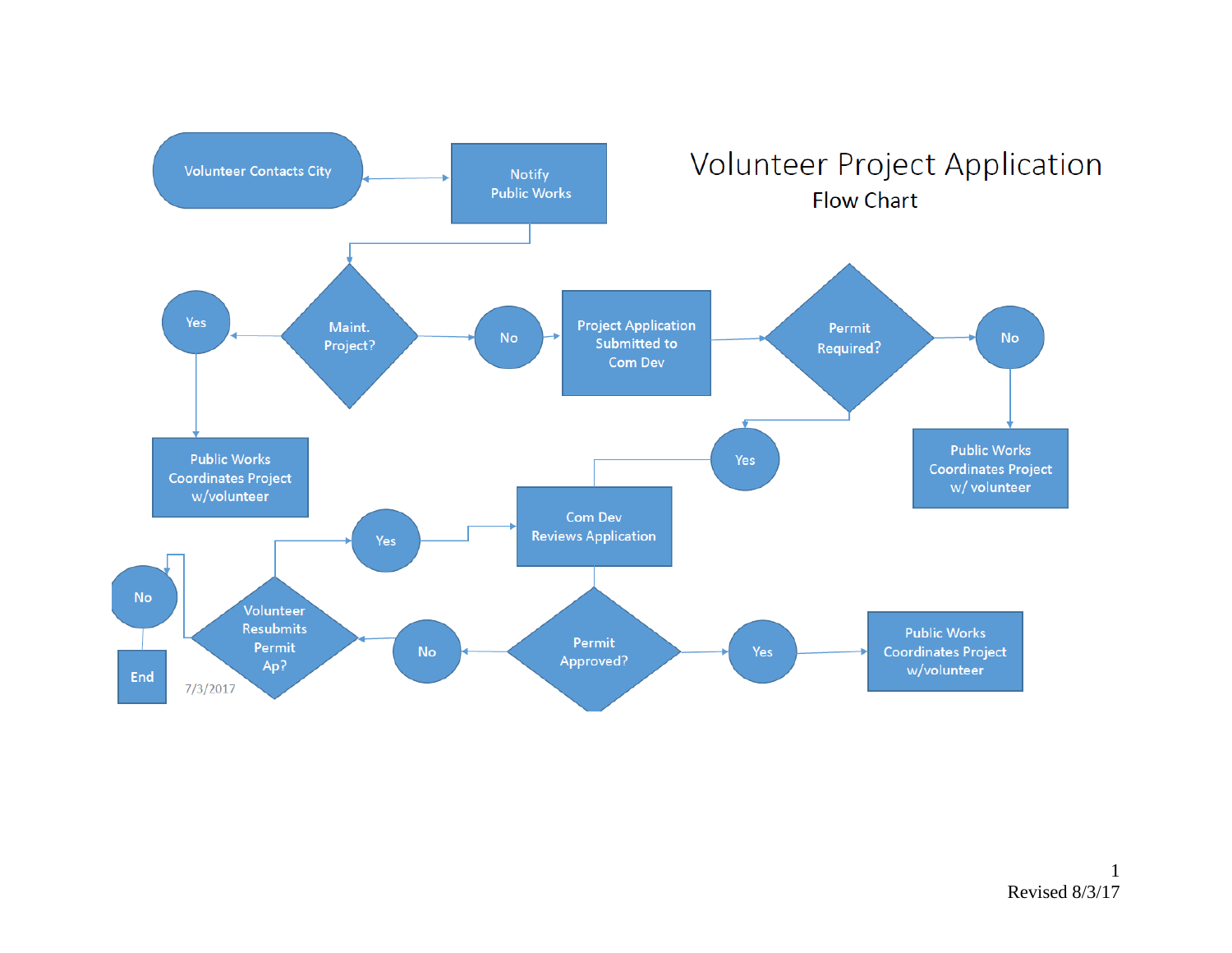# **SAMPLE DETAIL DESIGN DRAWING**